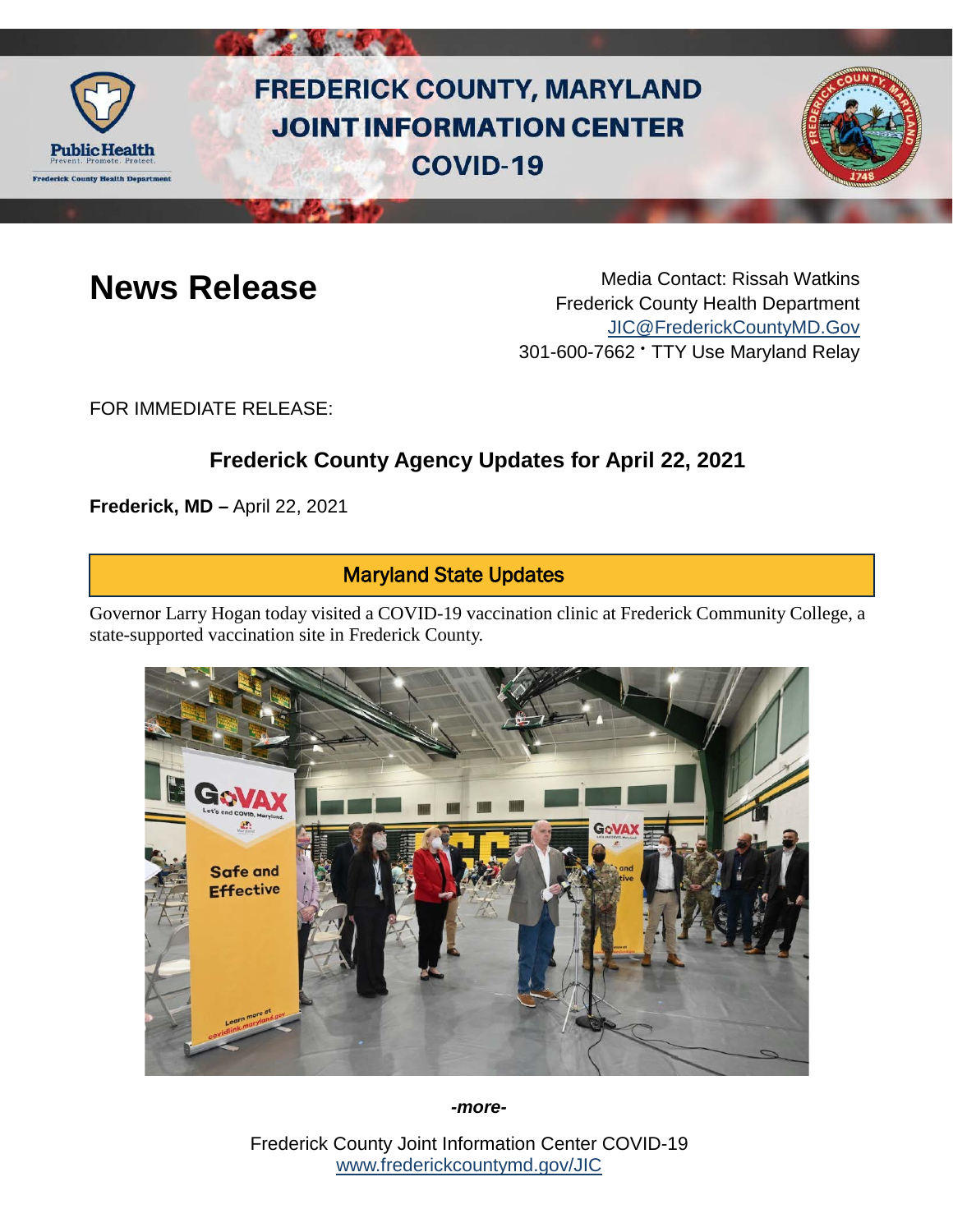

#### **Page 2/JIC**

| <b>Frederick County COVID-19 Dashboard</b> |                            |                             |                            |                       |                            |
|--------------------------------------------|----------------------------|-----------------------------|----------------------------|-----------------------|----------------------------|
| Vaccinations in Frederick County           |                            |                             |                            |                       |                            |
| 1st Dose Given                             | 2nd Dose Given             |                             | Single Dose Given          |                       | <b>Fully Vaccinated</b>    |
| 101,205                                    | 64,702                     |                             | 12,083                     |                       | 76,785                     |
| % of Population Vaccinated                 | % of Population Vaccinated |                             | % of Population Vaccinated |                       | % of Population Vaccinated |
| 39%                                        | 24.9%                      |                             | 4.7%                       |                       | 29.6%                      |
| 1st Dose                                   | 2nd Dose                   |                             | <b>Single Dose</b>         |                       | <b>Fully Vaccinated</b>    |
| <b>Confirmed Cases</b>                     |                            | <b>Confirmed Deaths</b>     |                            | 7-Day Positivity Rate |                            |
| 19,215                                     |                            | 305                         |                            | 4.9%                  |                            |
| Change in Last 24 Hours: +33               |                            | Change in Last 24 Hours: +0 |                            |                       |                            |

Note: The number of doses of vaccine given includes all vaccinators in the county except for CVS/Walgreens vaccinations at nursing home and assisted living facilities. County residents are being vaccinated by vaccinators across the state, which is why the number of people vaccinated exceeds the amount of vaccine the Frederick County Health Department has received.

Please check our dashboard for daily statistics: [http://FrederickCountyMD.gov/COVIDstats.](http://frederickcountymd.gov/COVIDstats)

#### How to Schedule an Appointment

- Pre-register at<https://onestop.md.gov/preregistration>
- Text MDReady to 898-211 to get updates about state mass vaccination sites and vaccine availability.
- [Unsubscribe](https://ww3.frederickcountymd.gov/VaccineInterestUnsubscribe) from the Frederick County Vaccine Interest Form when you've been vaccinated.

**Frederick County COVID-19 COVID-19 Appointment Line Vaccination Support Center** Monday - Friday **8AM - 5PM** 1-855-MDGOVAX  $(1 - 855 - 634 - 6829)$ English: 301-600-7900 mation on the COVID-19 Vaccine and Spanish: 301-600-7905  $\bigcap$ *-more-*

> Frederick County Joint Information Center COVID-19 [www.frederickcountymd.gov/JIC](https://frederickcountymd.gov/JIC)